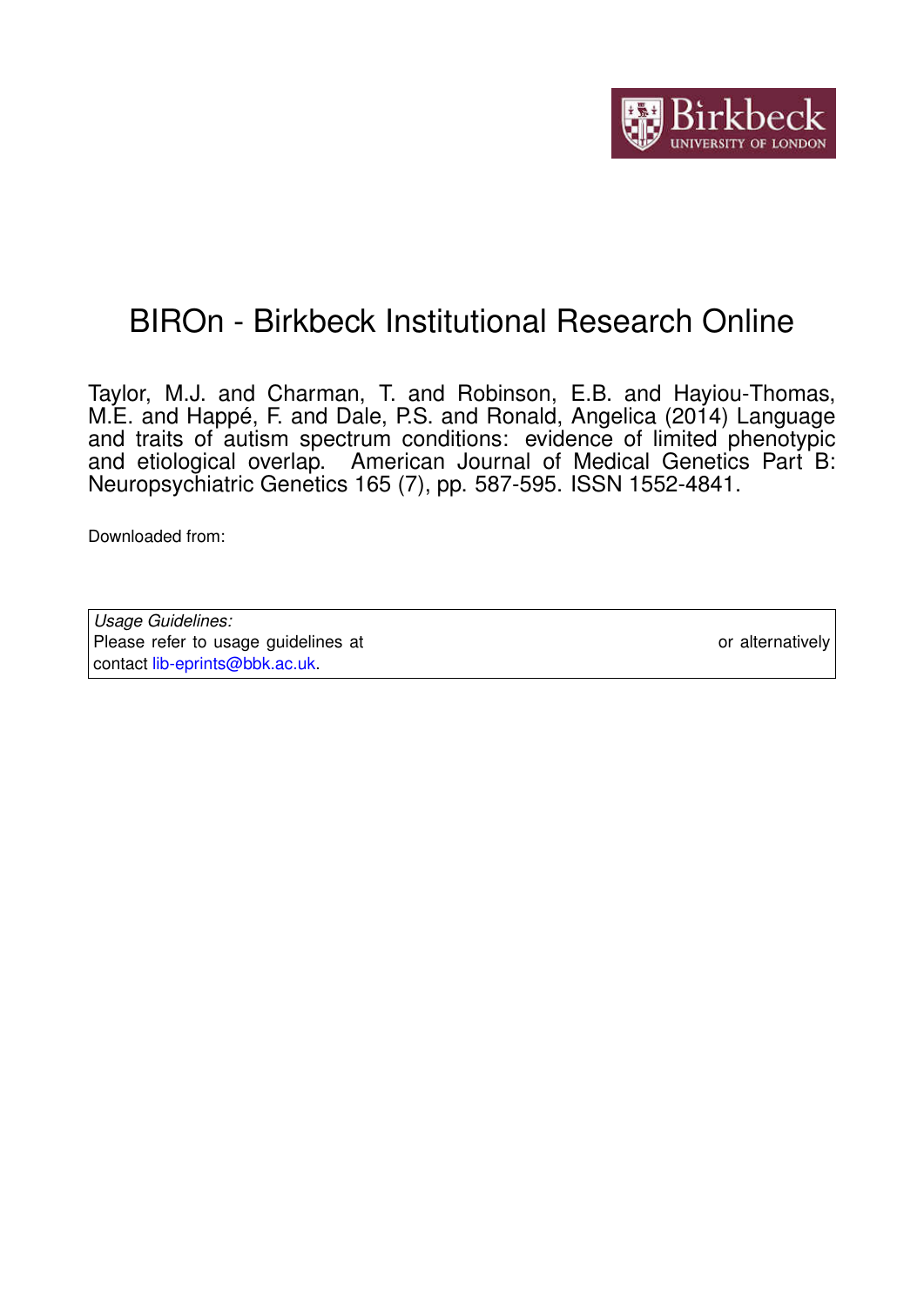# Language and Traits of Autism Spectrum Conditions: Evidence of Limited Phenotypic and Etiological Overlap

# Mark J. Taylor,<sup>1</sup>\* Tony Charman,<sup>2</sup> Elise B. Robinson,<sup>3,4</sup> Marianna E. Hayiou-Thomas,<sup>5</sup> Francesca Happé, $^6$  Philip S. Dale, $^7$  and Angelica Ronald $^1$

 $^{\rm 1}$ Genes Environment Lifespan Laboratory, Centre for Brain and Cognitive Development, Department of Psychological Sciences, Birkbeck, University of London, London, UK

 $^2$ King's College London, Department of Psychology, Institute of Psychiatry, London, UK

 $^{\rm 3}$ Analytic and Translational Genetics Unit, Massachusetts General Hospital, Boston, Massachusetts

 $^{\rm 4}$ Department of Medicine, Harvard Medical School, Cambridge, Massachusetts

<sup>5</sup>Department of Psychology, University of York, York, UK

<sup>6</sup>King's College London, MRC Social, Genetic and Developmental Psychiatry Centre, Institute of Psychiatry, De Crespigny Park, London, UK <sup>7</sup>Department of Speech & Hearing Sciences, University of New Mexico, Albuquerque, New Mexico

Manuscript Received: 12 June 2014; Manuscript Accepted: 26 June 2014

Language difficulties have historically been viewed as integral to autism spectrum conditions (ASC), leading molecular genetic studies to consider whether ASC and language difficulties have overlapping genetic bases. The extent of genetic, and also environmental, overlap between ASC and language is, however, unclear. We hence conducted a twin study of the concurrent association between autistic traits and receptive language abilities. Internet-based language tests were completed by  $\sim$ 3,000 pairs of twins, while autistic traits were assessed via parent ratings. Twin model fitting explored the association between these measures in the full sample, while DeFries-Fulker analysis tested these associations at the extremes of the sample. Phenotypic associations between language ability and autistic traits were modest and negative. The degree of genetic overlap was also negative, indicating that genetic influences on autistic traits lowered language scores in the full sample (mean genetic correlation  $= -0.13$ ). Genetic overlap was also low at the extremes of the sample (mean genetic  $correlation = 0.14$ , indicating that genetic influences on quantitatively defined language difficulties were largely distinct from those on extreme autistic traits. Variation in language ability and autistic traits were also associated with largely different nonshared environmental influences. Language and autistic traits are influenced by largely distinct etiological factors. This has implications for molecular genetic studies of ASC and understanding the etiology of ASC. Additionally, these findings lend support to forthcoming DSM-5 changes to ASC diagnostic criteria that will see language difficulties separated from the core ASC communication symptoms, and instead listed as a clinical specifier.  $© 2014$  Wiley Periodicals, Inc.

Key words: autism; receptive language; twin study



# INTRODUCTION

Autism Spectrum Conditions (ASC) are neurodevelopmental conditions characterized by atypical social and communication abilities, and by repetitive, restricted patterns of behavior and interests [American Psychiatric Association [APA], 2013]. Twin studies suggest that both clinically assessed ASC and subclinical traits characteristic of ASC are highly heritable [Ronald &

All authors report no competing interests.

Grant sponsor: UK Medical Research Council; Grant number: G0901245 G0500079; Grant sponsor: Medical Research Council and Economic and Social Research Council.

Correspondence to:

Mark J. Taylor, Genes Environment Lifespan Laboratory, Centre for Brain, Cognitive Development, School of Psychological Sciences, Birkbeck, University of London, 32 Torrington Square, London, WC1E 7JL, UK

E-mail: mj.taylor@bbk.ac.uk

Article first published online in Wiley Online Library (wileyonlinelibrary.com): 2 August 2014 DOI 10.1002/ajmg.b.32262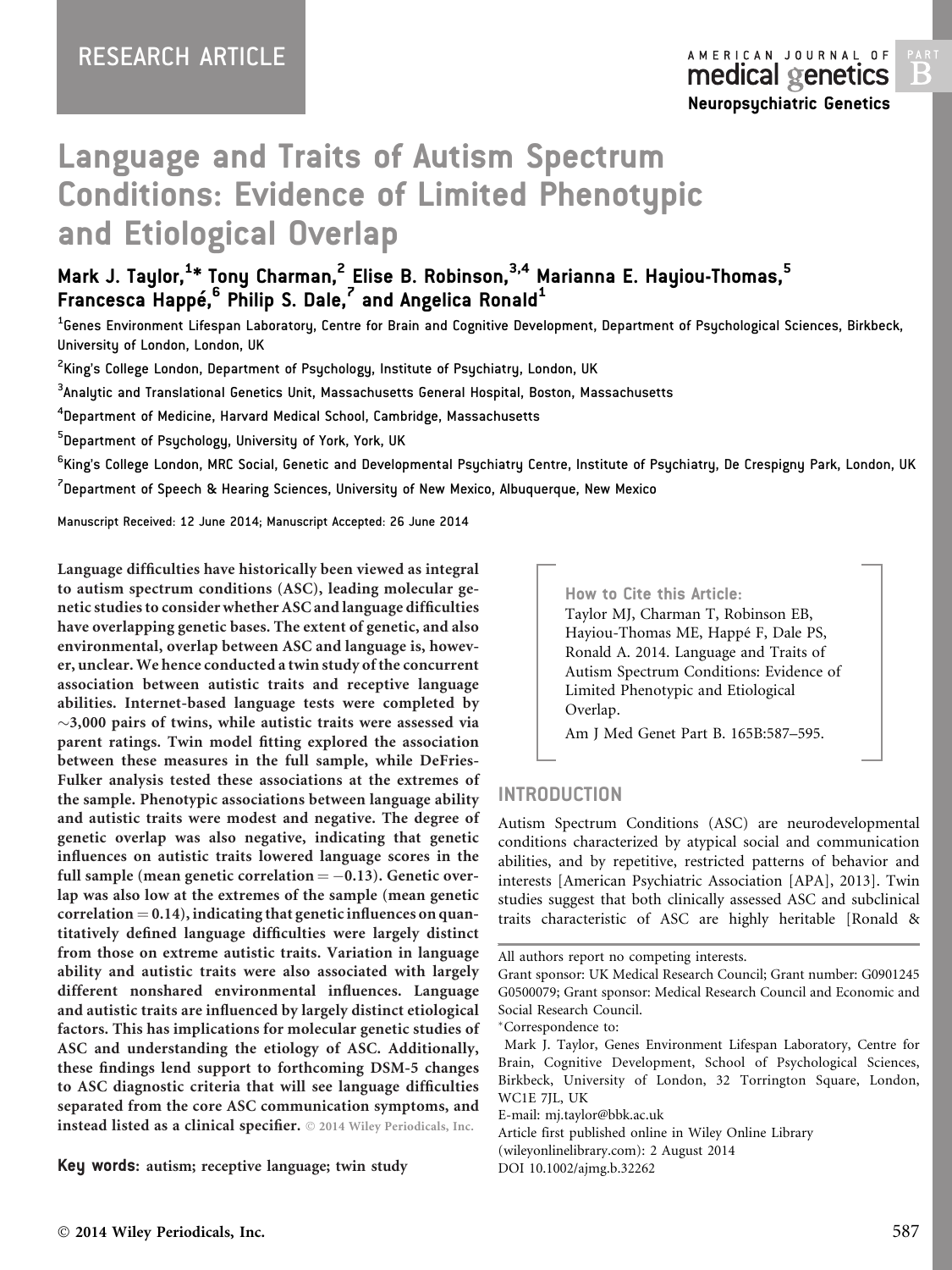Hoekstra, 2011], yet the specific molecular genetic basis of ASC has proven challenging to elucidate. For instance, it has been suggested that multiple genes underlie ASC, and that potentially different genetic causes may be associated with each individual case [Abrahams & Geschwind, 2008; Geschwind, 2011].

Since the pioneering work of Bartak et al. (1975), a plethora of research has examined language abilities in individuals with ASC, suggesting some differences in pragmatic [e.g. Taylor et al., 2013], figurative language [e.g. Landa and Goldberg, 2005], syntactic [e.g. Eigsti et al., 2007], and vocabulary [e.g. Norbury, 2005] ability across individuals with and without ASC. The emphasis historically placed on language impairments in ASC is further exemplified in the DSM-IV (APA, 1994) criteria for ASC, whereby the presence of language impairments was the core criteria for distinguishing autistic disorder from Asperger Syndrome. Given this, many molecular genetic studies have questioned whether ASC is associated with specific genetic variants associated with language impairment, for example CNTNAP2 [e.g. Alarcón et al., 2008; Arking et al., 2008], FOXP2 [e.g. Newbury et al., 2002], and SHANK3 [Durand et al., 2007].

While candidate gene studies yielded some initially promising findings, associations between ASC and variants associated with language impairment have yet to replicate in genome-wide association studies [e.g. Ronald et al., 2010; Connolly et al., 2013]. Furthermore, the role of language impairments in the ASC phenotype have been called into question by evidence to suggest that considerable variability exists in many language skills in individuals with ASC, particularly with regard to structural skills such as syntax [e.g. Whyte et al., 2013] and vocabulary [e.g. Whitehouse et al., 2007a]. Indeed, a single language profile of impairment seems insufficient to adequately characterize individuals with ASC [Kjelgaard & Tager-Flusberg, 2001]. It therefore seems important to establish whether or not ASC and language abilities do, in fact, have a shared aetiological basis.

The aim of the present study was hence to investigate the extent to which traits characteristic of ASC and language ability share genetic and environmental influences with one another using the classical twin design. One twin study to date suggested that autistic traits at age 8 and expressive language in early childhood share limited genetic and environmental influences with one another in the general population [Dworzynski et al., 2007] and at the extremes of the general population [Dworzynski et al., 2008]. Yet these studies did not employ concurrently collected data. Additionally, it is unknown whether the same findings would emerge between autistic traits and receptive language skills given that individuals with ASC often exhibit more difficulty with receptive than expressive language tasks [Hudry et al., 2010].

We hence explored the aetiological associations between autistic traits and four different receptive language skills in a general population twin sample. We also aimed to test whether similar associations would emerge across three core autistic trait domains (social and communication atypicalities, and repetitive, restricted behaviors and interests), and whether similar associations would be present at the extremes of the general population. While language impairments are not universal in ASC, a considerable proportion of individuals with ASC do appear to present with language difficulties, particularly in pragmatic domains. We hence hypothesized

that autistic traits and receptive language would share a considerable degree of their aetiological influences with one another in the full sample and at the extremes. We also hypothesized that communication atypicalities characteristic of ASC would display the strongest degree of aetiological overlap with receptive language.

#### **METHOD**

#### **Participants**

The Twins Early Development Study (TEDS) is a populationrepresentative, longitudinal, community sample of twins born in England and Wales between 1994–1996 [Haworth et al., 2013]. Parents of 12,666 12-year-old participants completed and returned questionnaires assessing traits of autism, and 8690–9310 individual twins completed four language tests. Participants were excluded if they displayed severe genetic conditions, including Fragile X syndrome and cystic fibrosis, or chromosomal abnormalities, including Down Syndrome and cerebral palsy. This resulted in the removal of 122 participants from the analyses. Participants were further excluded if first contact or zygosity data were missing, and if English was not the primary language spoken in the home, leaving 4764 twin pairs with autistic trait data, and 3222 pairs with data from at least one language measure. Participants with a confirmed ASC diagnosis  $(N = 71)$  were not excluded from the analyses. A total of 35 participants with ASC had language data available. Zygosity was assigned using DNA testing and parental observation of twin resemblance [Price et al., 2000]. Sample frequencies by zygosity are provided in Table II. Written informed consent was provided prior to participation.

#### Measures

Traits of autism. Parents completed the Childhood Autism Spectrum Test (CAST [Scott et al., 2002]), comprising 30 'yes/no' questions (the original version contains 31 questions; however, one age-inappropriate item was removed). The maximum possible score was 30; a score of 15 or above maximizes sensitivity (100%) and specificity (97%) to an ASC diagnosis [Williams et al., 2005]. In-line with prior studies [Ronald et al., 2006], the CAST was divided into three subscales corresponding to DSM-IV-TR [APA, 2000] autism symptoms: social; communication; and repetitive, restricted behaviors and interests (RRBI).

Receptive Language. Receptive language abilities were assessed using four internet-based, self-report measures. Internet-based testing offers the considerable advantage of allowing vast data to be collected. Validity of the in-person forms of these tests is described below; as such only indirect information on validity of the internet versions is available. Similar internet-based measures in mathematics and reading abilities administered to the TEDS sample at age 12 correlated with results obtained from the in-person versions of the tests [Haworth et al., 2007]. In all tests, audio streaming was used so that reading ability did not limit performance.

Figurative Language The Figurative Language subtest of the Test of Language Competence [FL; Wiig et al., 1989] requires one to understand the non-literal meaning of a word alongside its literal meaning. Participants were read a sentence, and were then asked to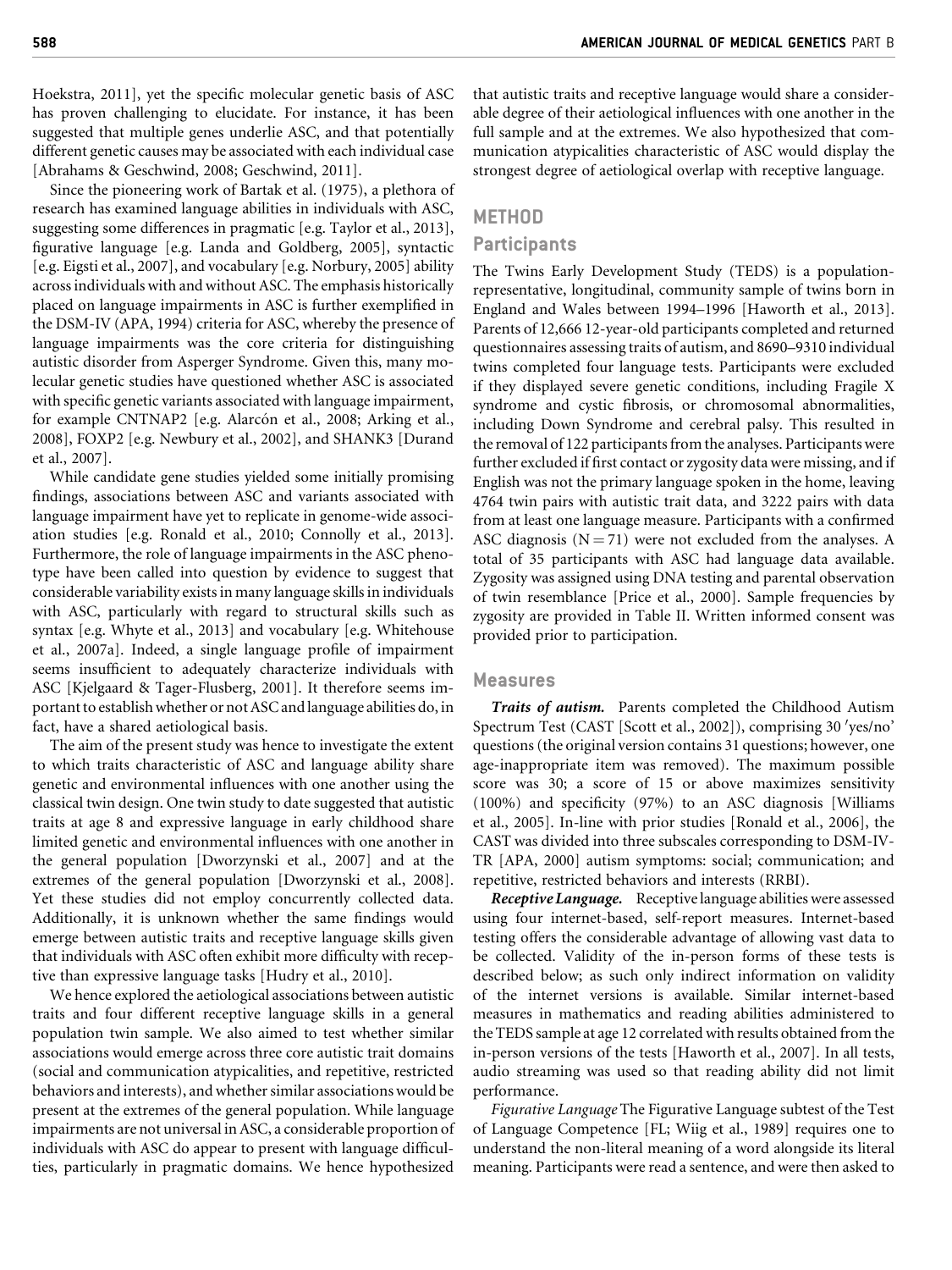select the correct interpretation of the sentence from a choice of four possibilities. The in-person version of the test correlates 0.62–0.78 with similar measures of language ability, and has 96% sensitivity in identifying language impaired individuals.

Pragmatics The Making Inferences subtest of the Test of Language Competence [Pragmatics; Wiig et al., 1989] involves participants being read a description of an event; they are then asked to make a permissible inference about the cause of the event by answering a multiple-choice question about the causes of the event. The validity of the in-person form of this test is as above for FL.

Syntax Participants completed the Listening Grammar subtest of the Test of Adolescent and Adult Language [Syntax; Hammill et al., 1994]. Participants were read three sentences, and were asked to select which two of the sentences had the same meaning. The inperson form of the measure displays correlations of 0.59–0.83 with similar measures of language. It also has 89% sensitivity for identifying individuals with language difficulties.

VocabularyParticipants completed amultiple-choice adaptation of the vocabulary subtest of the Wechsler Intelligence Scales for Children [Vocabulary; Wechsler, 1992]. Participants were read a word, and then had to select the correct definition(s) of the word. The in-person test correlates 0.55–0.87 with similar measures of language; it is also discriminates effectively between individuals with low and high language ability.

#### Data Analysis

Full Sample. Phenotypic associations in the full sample were explored using Pearson correlations between the measures (phenotypic correlations;  $r_{ph}$ ). One twin was randomly selected per pair when computing these correlations to account for the non-independence of twin data.

Twin analyses of the full sample aimed to estimate the degree of genetic and environmental overlap between continuous autistic traits and language abilities. Twin models estimate genetic influences on a phenotype, termed 'heritability', which can be divided into additive genetic influences ('A') and non-additive genetic influences ('D'), arising from interacting alleles within loci. Environmental influences are also estimated, and include shared ('C') environmental influences, which are common to both twins in pair, heightening their similarity, and nonshared ('E') environmental influences, which differ between twins and create cross-twin dissimilarity.

Analyses began with cross-twin correlations, which indicate the extent of genetic and environmental influences, derived separately for MZ and DZ twins. MZ twins are assumed to share all of their segregating DNA code, while DZ twins are assumed to share  $\sim$  50%. When MZ cross-twin correlations exceed DZ cross-twin correlations, A is indicated; E is indicated where the MZ correlation is less than unity. C is implicated if the DZ cross-twin correlation is at least half the MZ statistic. Where the DZ cross-twin correlation is less than half the MZ statistic, D is implicated.

Cross-trait cross-twin correlations, which correlate one twin's score on one measure with their co-twin's score on another, assessed etiological contributions to covariance between phenotypes. Cross-trait cross-twin correlations cannot exceed  $r_{\rm ph}$  between traits. If the MZ cross-trait cross-twin correlation exceeds the DZ cross-trait cross-twin correlation, A influences on covariance are implied. Influences of E on covariance are indicated if the MZ correlation is less than the phenotypic correlation, while C is indicated when the DZ cross-trait cross-twin correlation is greater than half the MZ statistic. D is implicated when the DZ cross-trait cross-twin correlation is less than half the MZ statistic.

Structural equation twin model fitting was used to estimate A, C, D, and E. A Cholesky decomposition, presented here as a mathematically equivalent correlated factors solution [Loehlin, 1996], was fitted to data. C and D cannot be simultaneously estimated in this decomposition, hence only A, E, and C or D were estimated. Estimates of E include measurement error. A, C or D, and E are estimated for each phenotype, along with etiological correlations between phenotypes. A genetic correlation  $(r_g)$  is calculated, and falls between  $-1$  and 1. Where  $r_g = 1$  or  $-1$ , all additive genetic influences are common to two phenotypes, while if  $r_g = 0$ , then all these influences are independent across phenotypes. Shared environmental  $(r_c)$ , non-additive genetic  $(r_d)$ , and nonshared environmental  $(r_e)$  correlations were also computed, and operate in the same manner.

An additional statistic is bivariate heritability, which estimates the proportion of the phenotypic correlation explained by additive genetic influences, and is calculated:

$$
(\sqrt{a_1} \times r_g \times \sqrt{a_2}) \div r_{ph}
$$

 $a_1$  and  $a_2$  are A for the first and second phenotype respectively,  $r_g$  is the genetic correlation between them, and  $r_{\rm ph}$  is the phenotypic correlation. The extent of C, E, and D influences on the phenotypic correlation can be calculated in a similar manner.

Fits of Cholesky decompositions were compared with that of saturated models of the observed data using the likelihood-ratio test. The -2LL fit statistic was calculated for each model. The difference in -2LL between two models is  $\chi^2$  distributed, with degrees of freedom (df) equivalent to the difference in number of parameters between two models, enabling a statistical comparison of fit. Significant  $\chi^2$  results indicate that a given model is a poorer fit relative to the comparison model. Akaike's Information Criterion (AIC), calculated  $\chi^2$  - (2 x df), further assessed model fit. Lower values reflect better fitting models. Each model was fitted with estimates equated across sexes and quantitative sex limitation, which assumes the same etiological influences operate to differing extents in each sex.

The best fitting full model was selected using AIC. Within the best-fitting model, nested models were tested by dropping certain parameters by constraining them to equal zero. Nested models were tested with likelihood-ratio tests.

The CAST and its three subscales were log transformed for positive skew. Two language measures, Pragmatics and Vocabulary, were also skewed, and hence log transformed (see Table I). The mean effects of sex and age were regressed out of the scales in-line with standard behavioral genetic procedures [McGue & Bouchard, 1984]. Models were fitted to the language measures and full-scale CAST, and subsequently CAST subscales, using Mx [Neale et al., 2003]. Only same-sex pairs of twins were included in the analyses.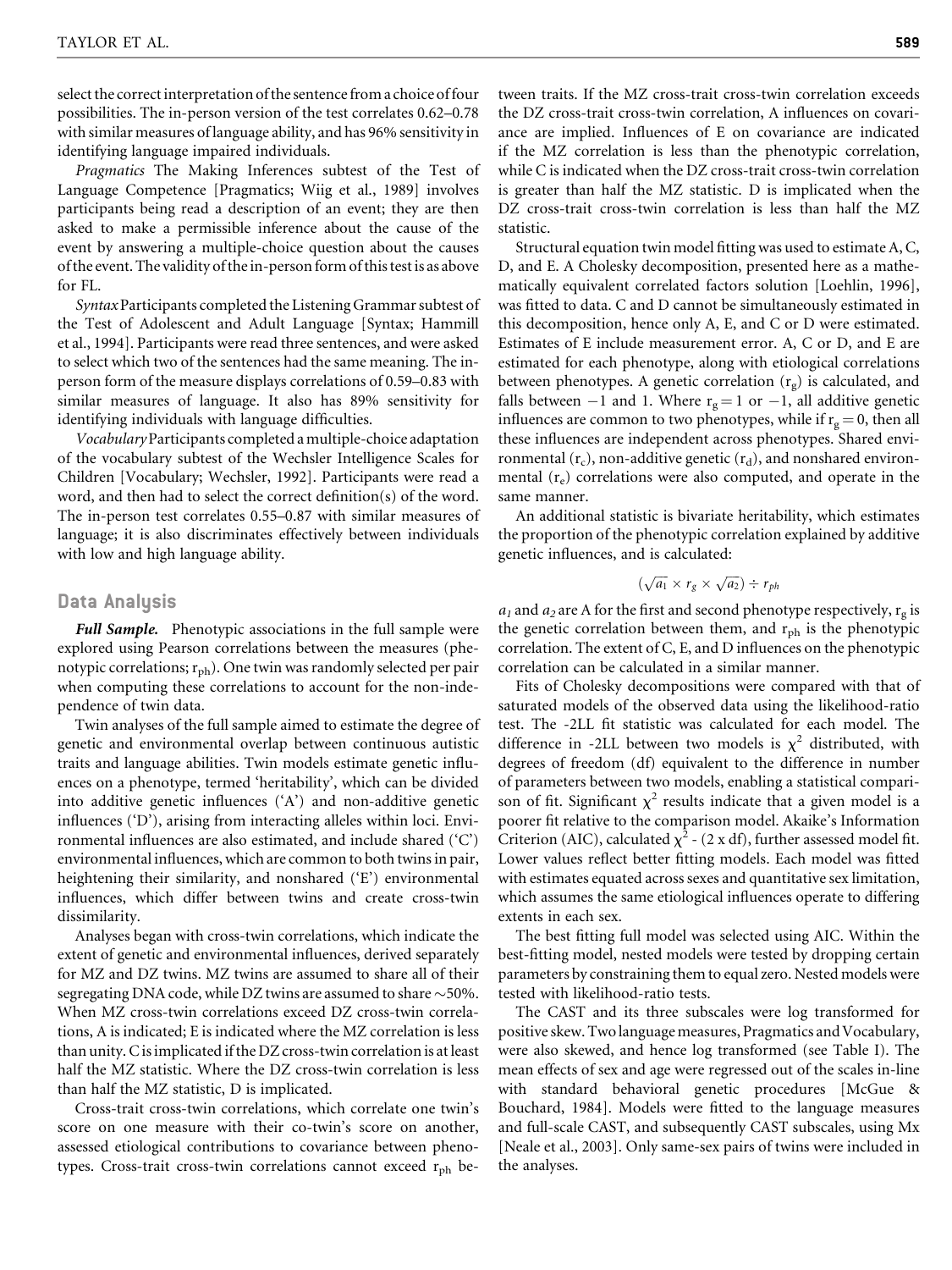| <b>Measure</b>                   | <b>Number</b><br>of items | <b>Maximum</b><br>possible score | Cronbach's $\alpha$ | Skew'             | $x$ Full<br>sample (SD) | $x$ 5% Extreme<br>group (SD) | $x$ 2.5% Extreme<br>group (SD) |
|----------------------------------|---------------------------|----------------------------------|---------------------|-------------------|-------------------------|------------------------------|--------------------------------|
| CAST <sup>a</sup>                | 30                        | 30                               | 0.73                | $1.57$ $[-0.43]$  | $4.79$ $(3.47)$         | 14.08 [3.29]                 | $16.06$ $(3.11)$               |
| CAST Social <sup>b</sup>         | 11                        | 11                               | 0.54                | $1.42$ $[-0.01]$  | $1.55$ $(1.47)$         | $4.37$ $(2.13)$              | $5.07$ $(2.25)$                |
| CAST RRBI <sup>c</sup>           |                           |                                  | 0.49                | $0.96$ $(-0.05)$  | $1.36$ $(1.47)$         | $3.47$ $(1.51)$              | $3.85$ $(1.55)$                |
| CAST Communication <sup>a</sup>  | 12                        | 12                               | 0.64                | $1.36$ $(0.02)$   | $1.88$ $(1.87)$         | $6.24$ $(2.00)$              | $7.14$ $(2.00)$                |
| Figurative Language <sup>e</sup> | 11                        | 11                               | 0.67                | $-0.20$           | $6.13$ $(2.54)$         | $5.23$ $(2.75)$              | $5.21$ $(2.65)$                |
| Pragmatics <sup>†</sup>          | 11                        | 33                               | 0.71                | $-0.77$ $(-0.56)$ | $25.17$ $(4.62)$        | $23.28$ $(5.30)$             | $23.34$ $(5.12)$               |
| Syntax <sup>g</sup>              | 35                        | 35                               | 0.94                | 0.21              | $16.22$ $(9.30)$        | 12.74 [8.93]                 | 12.42 [8.63]                   |
| Vocabulary <sup>n</sup>          | 60                        | 60                               | 0.88                | $-0.96$ $(-0.34)$ | 39.21 [10.49]           | 34.98 [10.49]                | 35.32 [11.97]                  |
|                                  |                           |                                  |                     |                   |                         |                              |                                |

TABLE I. Descriptive Statistics for the CAST and Language Measures

<sup>a</sup>CAST: Childhood Autism Spectrum Test.

<sup>b</sup>CAST Social: Social atypicalities subscale of the CAST.

c CAST Communication: Communication difficulties subscale of the CAST.

<sup>d</sup>CAST RRBI: Repetitive, restricted behaviours and interests subscale of the CAST.

e Figurative Language subtest of the Test of Language Competence.

Making Inferences subtest of the Test of Language Competence.

g Listening Grammar subtest of the Test of Adolescent and Adult Language.

h<br>Vocabulary subtest of the Wechsler Intelligence Scales for Children.

i Skew statistics are first given for the untransformed scale; values given in brackets are for the log transformed scale where such transformations were performed.

# Analysis of Extreme-Scoring Groups

Data from extreme-scoring groups within the sample were analysed to test the degree of genetic overlap between extreme autistic traits and language difficulties. All scales were z-transformed. Probands were defined on the basis of scoring within the highest 5% of the CAST distributions, or the lowest 5% of the language ability

distributions. Subsequently, more extreme thresholds were employed; the highest 2.5% of the CAST distributions and lowest 2.5% of the language score distributions.

Phenotypic Associations Phenotypic group correlations measure the relationship between two phenotypic scores in extreme-scoring groups. They were calculated by dividing the mean proband z-score on one measure with the mean proband z-score on the measure

| <b>TABLE II. Cross-Twin and Cross-Trait Cross Twin Correlations</b> |                  |                        |                        |                                  |                     |                         |                     |                        |                        |                        |                         |                     |
|---------------------------------------------------------------------|------------------|------------------------|------------------------|----------------------------------|---------------------|-------------------------|---------------------|------------------------|------------------------|------------------------|-------------------------|---------------------|
|                                                                     |                  |                        | CAST <sup>b</sup>      | Figurative Language <sup>c</sup> |                     | Pragmatics <sup>d</sup> |                     |                        | Syntax <sup>e</sup>    |                        | Vocabulary <sup>t</sup> |                     |
| <b>Zygosity</b>                                                     | <b>N</b> Pairs   | <b>ICC<sub>8</sub></b> | 95% CI <sup>h</sup>    | <b>ICC<sup>8</sup></b>           | 95% CI <sup>h</sup> | ICC <sup>g</sup>        | 95% CI <sup>h</sup> | <b>ICC<sup>8</sup></b> | 95% CI <sup>h</sup>    |                        | <b>ICC<sup>8</sup></b>  | 95% CI <sup>h</sup> |
| Univariate Cross-Twin Correlations                                  |                  |                        |                        |                                  |                     |                         |                     |                        |                        |                        |                         |                     |
| <b>MZM</b> <sup>a</sup>                                             | 1113             | 0.78                   | 0.76/0.79              | 0.53                             | 0.49/0.57           | 0.42                    | 0.37/0.47           | 0.41                   | 0.36/0.45              |                        | 0.44                    | 0.40/0.69           |
| $DZM^a$                                                             | 1102             | 0.27                   | 0.22/0.31              | 0.36                             | 0.31/0.41           | 0.30                    | 0.25/0.35           | 0.31                   | 0.25/0.36              |                        | 0.32                    | 0.27/0.37           |
| <b>MZF</b> <sup>a</sup>                                             | 1293             | 0.74                   | 0.72/0.76              | 0.55                             | 0.52/0.58           | 0.44                    | 0.40/0.48           | 0.48                   | 0.44/0.51              |                        | 0.42                    | 0.38/0.46           |
| $DZF^a$                                                             | 1188             | 0.42                   | 0.38/0.46              | 0.37                             | 0.33/0.41           | 0.30                    | 0.26/0.35           | 0.32                   | 0.27/0.37              |                        | 0.29                    | 0.24/0.33           |
| <b>CAST-Figurative Language</b>                                     |                  |                        | <b>CAST-Pragmatics</b> |                                  |                     | CAST-Syntax             |                     |                        | <b>CAST-Vocabulary</b> |                        |                         |                     |
| <b>Zygosity</b>                                                     | ICC <sup>g</sup> |                        | 95% $Clh$              | ICC <sup>g</sup>                 | 95% CI <sup>h</sup> |                         | ICC <sup>g</sup>    | 95% CI <sup>h</sup>    |                        | <b>ICC<sup>8</sup></b> |                         | 95% CI <sup>h</sup> |
| Bivariate Cross-Trait Cross-Twin Correlations                       |                  |                        |                        |                                  |                     |                         |                     |                        |                        |                        |                         |                     |
| MZM <sup>a</sup>                                                    | $-0.13$          |                        | $-0.19/-0.08$          | $-0.10$                          | $-0.15/-0.04$       |                         | $-0.06$             | $-0.12/0.00$           |                        | $-0.09$                |                         | $-0.15/-0.04$       |
| $DZM^a$                                                             | $-0.11$          |                        | $-0.17/-0.06$          | $-0.15$                          | $-0.20/-0.09$       |                         | $-0.08$             | $-0.14/-0.02$          |                        | $-0.05$                |                         | $-0.11/-0.01$       |
| $MZF^a$                                                             | $-0.13$          |                        | $-0.18/-0.09$          | $-0.11$                          | $-0.16/-0.06$       |                         | $-0.09$             | $-0.13/-0.04$          |                        | $-0.09$                |                         | $-0.14/-0.04$       |
| $DZF^a$                                                             | $-0.16$          |                        | $-0.21/-0.11$          | $-0.14$                          | $-0.20/-0.09$       |                         | $-0.09$             | $-0.14/-0.03$          |                        | $-0.06$                |                         | $-0.11/-0.01$       |

<sup>a</sup>MZM: monozygotic males; DZM: dizygotic males; MZF: monozygotic females; DZF: dizygotic females.

b CAST: Childhood Autism Spectrum Test.

<sup>c</sup>Figurative Language subtest of the Test of Language Competence.

Making Inferences subtest of the Test of Language Competence.

e Listening Grammar subtest of the Test of Adolescent and Adult Language.

f Vocabulary subtest of the Wechsler Intelligence Scales for Children.

<sup>g</sup>ICC: intraclass correlation coefficient. h 95% CI: 95% confidence intervals.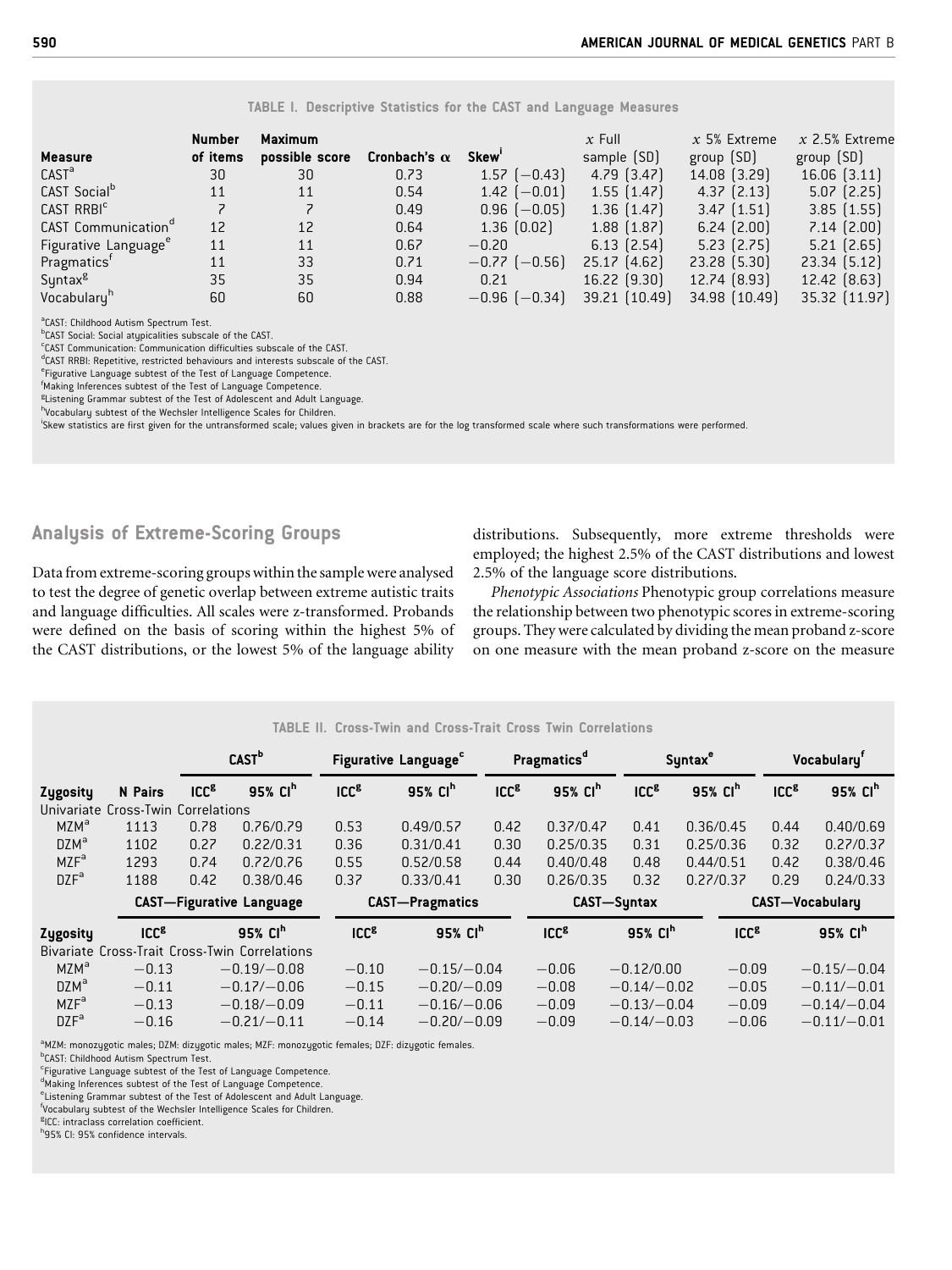used to select probands. These estimates provide an indication of the extent of the phenotypic association between the measure used to select probands and proband quantitative scores on the second measure of interest.

Univariate DeFries-Fulker Extremes Analysis DeFries-Fulker extremes analysis estimates heritability of extreme scores through regression-based analyses of means [DeFries & Fulker, 1985]. Scores on all measures were transformed so that the proband mean was 1, and the population mean was 0. Transformed cotwin means can be interpreted as twin group correlations, similar to cross-twin correlations; if the transformed DZ co-twin mean regresses toward the population mean more than the transformed MZ co-twin mean, genetic influences on extreme scores are indicated. Group heritability ( $h_{2g}$ ), the genetic contribution to extreme scores, was then estimated by fitting the following regression equation to the data:

$$
C = \beta_1 P + \beta_2 R + A
$$

C is co-twin scores on the measure of interest,  $\beta_1P$  is the coefficient for proband scores on the same measure,  $\beta_2R$  is the coefficient for zygosity, and A is the regression constant.  $\beta_2R$  equals twice the difference between the transformed MZ co-twin mean and transformed DZ co-twin mean, and is an estimate of  $h_{2g}$ . This should not exceed the transformed MZ co-twin mean, but may in the instance that non-additive genetic influences operate. Whenever this occurred,  $h_{2g}$  was constrained to equal transformed MZ co-twin mean.

Bivariate DeFries-Fulker Analysis DeFries-Fulker analysis can be extended to examine genetic overlap between extreme scores on two measures [Light & DeFries, 1995]. Probands were selected on the basis of extreme scores on one measure, the selection variable. Genetic overlap with other phenotypes was explored by examining the relationship between the proband's score on the selection variable and their co-twin's score on another (the outcome variable). Transformed scores, as detailed above, were used in these analyses; genetic overlap is indicated when transformed DZ co-twin mean on the outcome variable more closely resembles the population mean of 0 than the transformed MZ cotwin mean.

Bivariate DeFries-Fulker analysis also estimates bivariate heritability  $(h_{2,xy})$ , which indicates the degree of genetic influences on the selection variable that also influence the outcome variable.  $h_{2,xy}$ is bi-directional, in that it could, for example, be used to explore the relationship between the CAST and TOAL using the CAST as the selection variable and TOAL as the outcome, and vice-versa.

The bivariate DeFries-Fulker regression equation is as follows:

$$
C_y = \beta_1 P_x + \beta_2 R + A
$$

 $C_y$  is co-twin scores on the outcome variable,  $\beta_1P_x$  is the partial regression on proband scores on the selection variable,  $\beta_2R$  is the partial regression on zygosity, and A is the regression constant.  $\beta_2R$ estimates  $h_{2,xy}$ , which is capped at the transformed MZ co-twin mean on the outcome variable. The ratio of  $h_{2,xy}$  to the phenotypic group correlation between phenotypes indicates the proportion of the correlation explained by additive genetic factors. Where  $h_{2,xy}$ exceeds the phenotypic group correlations, this can indicate nonadditive genetic influences [Dworzynski et al., 2008].

Calculating  $h_{2,xy}$  in both directions allows a genetic correlation  $(r<sub>g</sub>)$  to be calculated, which estimates genetic overlap between extreme scores [Knopik et al., 1997]:

$$
\sqrt{\frac{(\beta_{xy} \times \beta_{yx})}{(\beta_x \times \beta_y)}}
$$

where  $\beta_{xy}$  is bivariate heritability using the first variable of interest as the selection variable,  $\beta_{yx}$  is the reverse, and  $\beta_x$  and  $\beta_y$  are  $h_{2g}$ estimates for each phenotype. All regression equations included sex and age.

#### RESULTS

See Table I for descriptive statistics.

#### Full Sample

Phenotypic correlations between the CAST and language measures were modest, and were  $-0.14$  (Syntax),  $-0.15$  (FL, Pragmatics), and  $-0.16$  (Vocabulary) ( $P < 0.01$ ). The mean phenotypic correlations between the CAST subscales and language measures were  $-0.08$  (social),  $-0.06$  (RRBI), and  $-0.18$  (communication; see online appendix).

Twin correlations are presented in Table II. MZ cross-twin correlations all exceeded DZ cross-twin correlations, suggesting additive genetic influences (A) on all phenotypes. Non-additive genetic (D) and nonshared environmental influences (E) were suggested for the CAST and its subscales. For all language measures, shared environmental (C) and E were indicated. Cross-trait crosstwin correlations were all modest. For the most part, MZ correlations did not exceed DZ correlations, implying minimal influence of A on the covariance. MZ cross-trait cross-twin correlations were lower than the phenotypic correlations  $(r_{ph})$ , suggesting E influences. Modest C influences were also implicated.

An ACE model with quantitative sex limitation best fit the fullscale CAST and language data,  $\chi^2_{160} = 216.02$ , p < 0.01, AIC = 103.98; all fit statistics are provided in Table III. Parameter estimates are given in Table IV.

Genetic correlations ( $r_g$ ) ranged from 0.01 to -0.18, suggesting few common A influences on language and autistic traits. Nonshared environmental correlations  $(r_e)$  was also low, ranging from  $-0.08$  to  $-0.01$ . Shared environmental overlap ( $r_c$ ), however, was higher  $(-0.43-0.99)$ , although confidence intervals were wide (see Table III).

While there was limited covariance between autistic traits and language, the bivariate heritability and environment estimates suggested that, in both sexes, the majority of  $r_{\rm ph}$  between these measures was explained by shared environmental influences. The only exception was  $r_{ph}$  between autistic traits and FL in males, which was largely explained by additive genetic influences.

An AE model with quantitative sex limitation best fit the CAST subscales and language measures. All CAST subscales displayed high A influences (0.68–0.72), while was E modest (0.28–0.32). Etiological overlap between the social subscale and language was low,  $r_g = -0.13-0.01$ ;  $r_e = -0.05-0.05$ . For RRBIs,  $r_g = -0.14-0.01$ and  $r_e = -0.14-0.01$ . These estimates were slightly higher for autistic communication traits:  $r_g = -0.18 - 0.05$ ,  $r_e = -0.06 - 0.03$ .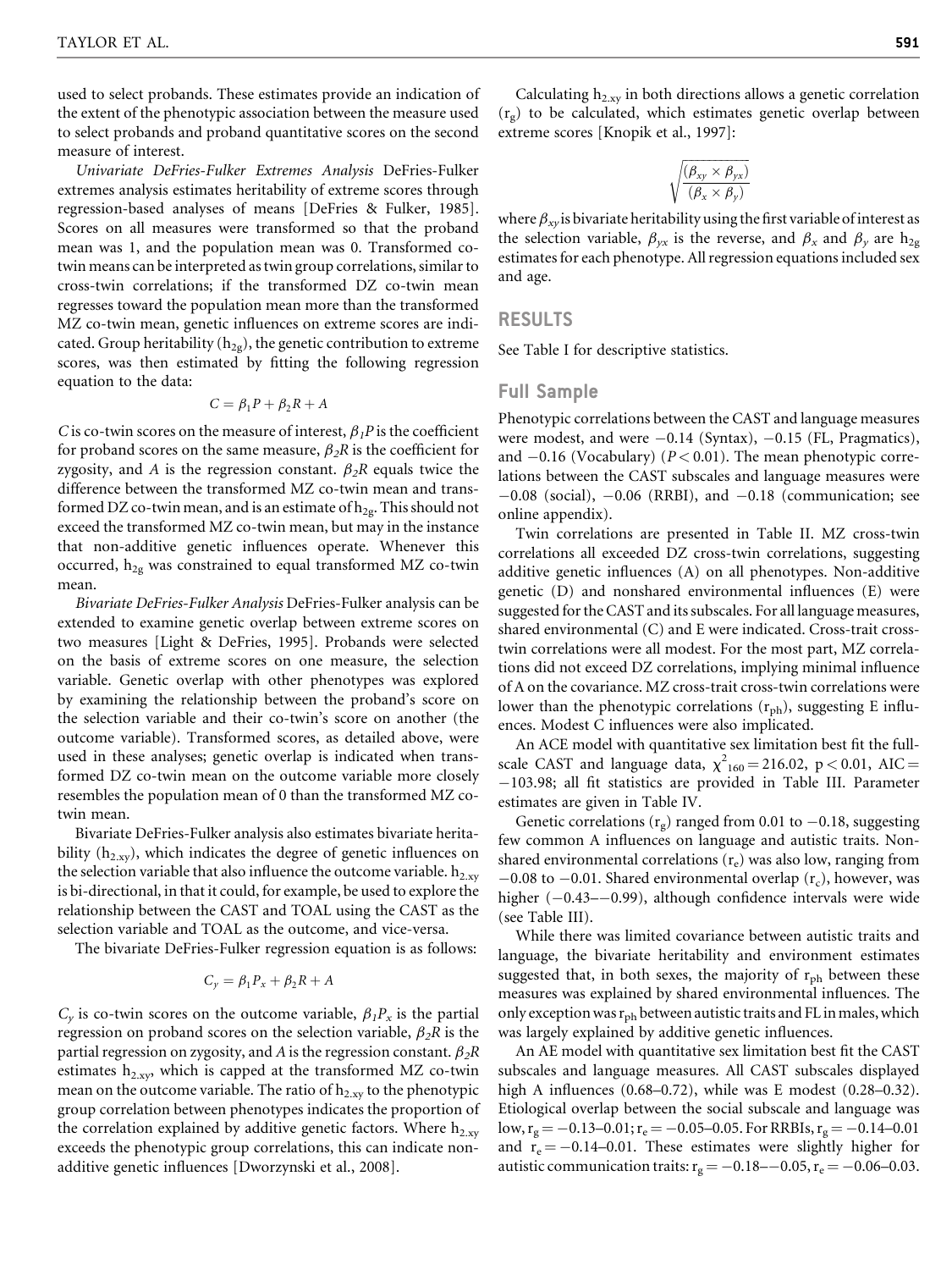|                        |                                    |                 |                   | <b>Comparison with Saturated Model</b> |                          |                | <b>Comparison with Best Fitting Full Model</b> |                 |             |         |            |
|------------------------|------------------------------------|-----------------|-------------------|----------------------------------------|--------------------------|----------------|------------------------------------------------|-----------------|-------------|---------|------------|
| Model                  | 2LL <sup>a</sup>                   | df <sup>b</sup> | <b>Parameters</b> | $\Delta \chi^{2c}$                     | $\Delta$ df <sup>d</sup> | p <sup>e</sup> | AIC <sup>f</sup>                               | $\Delta \chi^2$ | $\Delta$ df | p       | <b>AIC</b> |
| <b>Sexes Equated</b>   |                                    |                 |                   |                                        |                          |                |                                                |                 |             |         |            |
| Saturated <sup>g</sup> | 76817.71                           | 29654           | 130               |                                        |                          |                |                                                |                 |             |         |            |
| ACE <sup>h</sup>       | 76944.08                           | 29725           | 50                | 126.37                                 | 80                       | < 0.001        | $-33.63$                                       | —               |             |         |            |
| ADE <sup>T</sup>       | 76995.10                           | 29725           | 50                | 177.39                                 | 80                       | < 0.001        | 17.39                                          |                 |             |         |            |
|                        | <b>Quantitative Sex Limitation</b> |                 |                   |                                        |                          |                |                                                |                 |             |         |            |
| Saturated              | 76672.36                           | 29515           | 260               |                                        |                          |                |                                                |                 |             |         |            |
| <b>ACE</b>             | 76888.36                           | 29675           | 100               | 216.02                                 | 160                      | < 0.01         | $-103.98$                                      |                 |             |         |            |
| <b>ADE</b>             | 76950.33                           | 29675           | 100               | 277.97                                 | 160                      | < 0.001        | $-42.03$                                       |                 |             |         |            |
| AE <sup>J</sup>        | 76962.25                           | 29705           | 70                | 289.89                                 | 190                      | < 0.001        | $-70.11$                                       | 77.86           | 30          | < 0.001 | 13.86      |
| $E^{j}$                | 77423.37                           | 29705           | 70                | 751.01                                 | 190                      | < 0.001        | 391.01                                         | 534.98          | 30          | < 0.001 | 474.98     |
|                        | 80402.56                           | 29735           | 40                | 3730.20                                | 220                      | < 0.001        | 3290.20                                        | 3514.17         | 60          | < 0.001 | 3394.17    |

#### TABLE III. Twin Model Fit Statistics

Model chosen as best-fitting based on lowest AIC value.

<sup>a</sup> Fit statistics, which is  $-2$  times the log-likelihood of the data.

<sup>b</sup>df: degrees of freedom.

<sup>c</sup>Change in  $-2$ LL between two models, which is distributed  $\chi^2$ .

 $^{\text{d}}$ Change in df between two models, which is equal to the difference in the number of parameters between two models.

 $^{\rm e}$ p-value derived from the likelihood-ratio test, which is based on both the change in  $-$ 2LL and df between two models. ° $\rho$ value derived from the likelihood-ratio test, which is based on both the change in —2LL and df between two models.<br><sup>f</sup>AlC: Akaike's Information Criteria, an alternative fit statistic. Lower, preferably negative, valu

<sup>g</sup>Saturated model of the observed means, variance, and covariance in the data.

<sup>h</sup>A: additive genetic influence; C: shared environmental influence; E: residual term, incorporating nonshared environmental influences and measurement error.<br><sup>i</sup>D: non additive genetic influence

D: non-additive genetic influence.

j AE, CE, and E models are nested within the ACE model and test the significance of A and C parameters within the model.

# Extreme-Scoring Groups

Within the highest 5% of the CAST distribution, phenotypic group correlations with the language measures were similar to the full sample:  $-0.13$  (FL),  $-0.14$  (Syntax), and  $-0.15$  (Pragmatics and Vocabulary). In the highest 5% of the CAST subscale distributions, these ranged from  $-0.07-0.17$ . Within the highest 2.5% of the CAST distribution, phenotypic correlations were  $-0.11$  (FL and Vocabulary),  $-0.12$  (Pragmatics), and  $-0.13$  (Syntax). Within the highest 2.5% of the CAST subscales, these values fell between  $-0.06 - 0.17$ .

Univariate Analyses Transformed means are presented in the supplementary materials. Across all measures in both extremescoring groups, the transformed DZ co-twin means regressed towards the population mean to a greater extent than the transformed MZ co-twin means, suggesting genetic influences on extreme scores. Group heritability  $(h_{2g})$  estimates were substantial for the CAST and its subscales, ranging from 0.69 to 0.76, and modest for the language measures, ranging from 0.18 to 0.55.

*Bivariate Analyses* Bivariate heritability  $(h_{2,xy})$  suggested the proportion of the modest phenotypic group correlations that could be explained by additive genetic influences ranged from none to the entire phenotypic group correlation. There was evidence of nonadditive genetic influences on some phenotypic group correlations. Across all CAST subscales and language measures,  $r_g$  was modest. In the 5% extreme-scoring group, the highest estimate was 0.32 (CAST Communication – Vocabulary), while the lowest was 0.01 (CAST Social – FL). In the 2.5% analysis,  $r_g$  fell between 0 (full-scale CAST and Vocabulary) and 0.26 (CAST Communication – Vocabulary). The results of the DeFries-Fulker analyses are fully presented in the online appendices.

## **DISCUSSION**

We aimed to examine the concurrent association between autistic traits and receptive language skills in a general population sample. The historically advocated link between ASC and language led us to expect relatively strong phenotypic and etiological associations. Contrary to this, all four language measures displayed weak etiological and phenotypic links with autistic traits, which extended across three autistic trait domains and to the extremes of the general population. This pattern extended to communication atypicalities characteristic of ASC, which were expected to show stronger overlap with language.

As mentioned previously, the historic link between ASC and language has motivated some molecular genetic studies to question the role of variants thought to associated with language in ASC [e.g. Alarcón et al., 2008]. In our study, it is noteworthy that more covariance between autistic traits and language could actually be explained by shared environmental influences, as indicated by the bivariate heritability and environment estimates. Additive genetic overlap was also very low, suggesting different genetic influences on language and autistic traits. This could partially explain why linkage [e.g. Spence et al., 2006], case-control association [e.g. Toma et al., 2012], and genome-wide association studies [e.g. Connolly et al., 2013] have not consistently replicated associations between variants linked with language impairment and ASC.

There are two further possibilities regarding these findings. First, they could be taken as adding evidence to the fractionable autism triad hypothesis [Happé et al., 2006; Happé & Ronald, 2008]. This hypothesis posits that the core ASC symptom domains, social and communication atypicalities and repetitive, restricted behaviors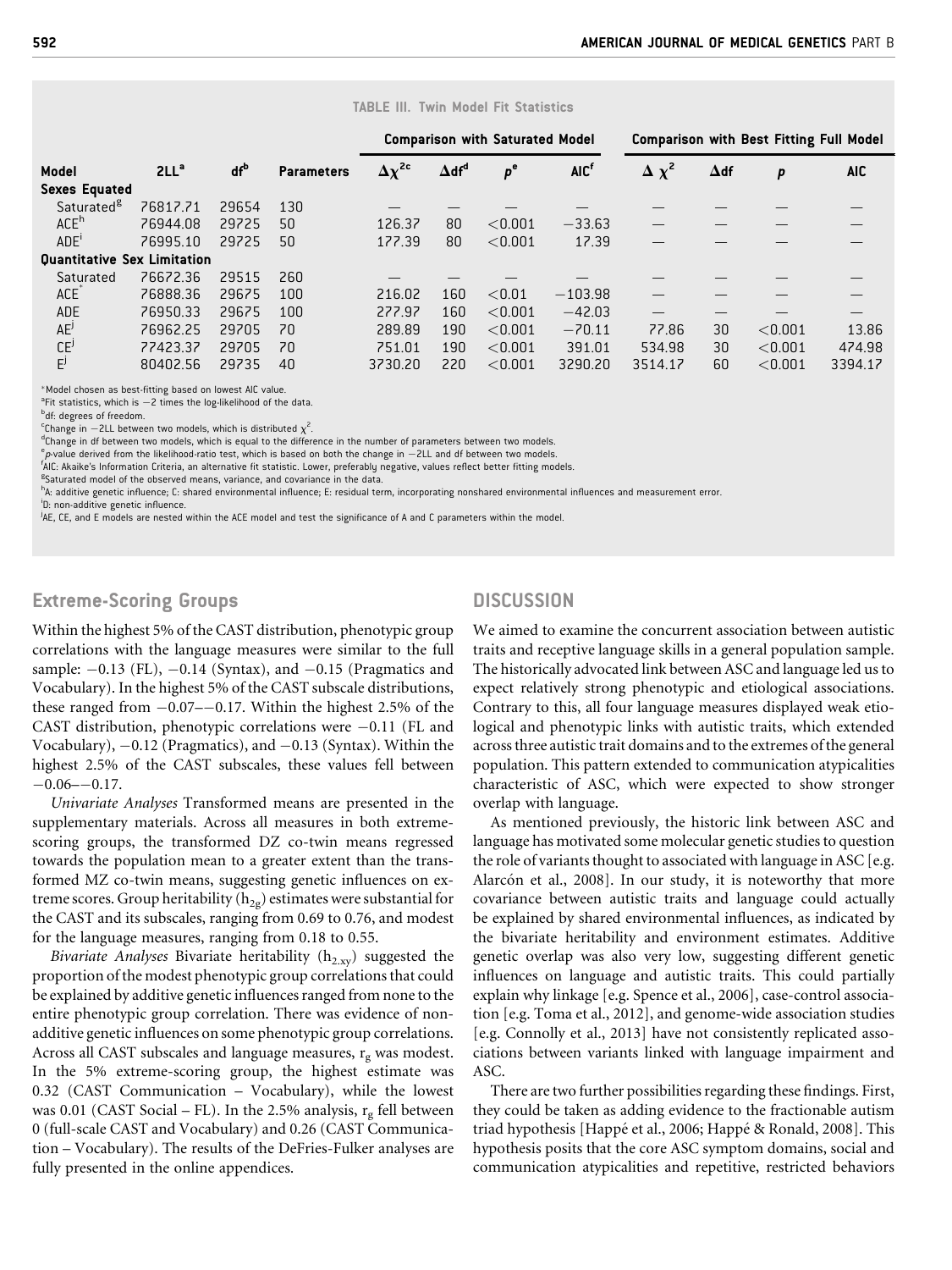TABLE IV. Parameter Estimates From the ACE Correlated Factors Solution With Quantitative Sex Limitation

|                                                     | A                                            |                         |                         | C                       | E                       |                        |  |
|-----------------------------------------------------|----------------------------------------------|-------------------------|-------------------------|-------------------------|-------------------------|------------------------|--|
|                                                     | Male                                         | Female                  | Male                    | Female                  | Male                    | Female                 |  |
| Variance Components Estimates <sup>a</sup>          |                                              |                         |                         |                         |                         |                        |  |
| CAST <sup>d</sup>                                   | $0.73$ $[0.66/0.78]$                         | $0.52$ $(0.49/0.61)$    | $0.04$ $(0.01/0.11)$    | $0.25$ $[0.16/0.30]$    | $0.22$ $[0.20/0.25]$    | $0.23$ $[0.21/0.25]$   |  |
| Figurative<br>Language <sup>e</sup>                 | $0.39$ $(0.24/0.53)$<br>$0.39$ $(0.34/0.49)$ |                         | $0.12$ $[0.01/0.25]$    | $0.12$ $[0.44/0.53]$    | $0.49$ $[0.44/0.54]$    | $0.48$ $[0.44/0.53]$   |  |
| Pragmatics                                          | $0.18$ $[0.07/0.31]$                         | $0.25$ $[0.15/0.35]$    | $0.15$ $[0.04/0.25]$    | $0.12$ $[0.10/0.23]$    | $0.67$ $(0.61/0.73)$    | $0.63$ $(0.58/0.68)$   |  |
| Syntax <sup>g</sup>                                 | $0.25$ $[0.11/0.39]$                         | $0.22$ $[0.11/0.36]$    | $0.18$ $[0.07/0.25]$    | $0.21$ $[0.08/0.32]$    | $0.57$ $(0.51/0.63)$    | $0.57$ $(0.53/0.62)$   |  |
| Vocabulary <sup>h</sup>                             | $0.27$ $[0.13/0.42]$                         | $0.33$ $[0.19/0.44]$    | $0.19$ $[0.07/0.31]$    | $0.12$ $[0.07/0.19]$    | $0.54$ $[0.48/0.60]$    | $0.55$ $[0.50/0.60]$   |  |
|                                                     |                                              | $r_A$                   |                         | $r_c$                   | $r_E$                   |                        |  |
|                                                     | Male                                         | Female                  |                         | Female                  | Male                    | Female                 |  |
| Aetiological<br>Correlations <sup>b</sup>           |                                              |                         |                         |                         |                         |                        |  |
| <b>CAST-Figurative</b>                              | $-0.18$ $[-0.32/-0.04]$                      | $-0.10$ $[-0.09/0.01]$  | $-0.71$ $[-0.99/-0.05]$ | $-0.83$ $[-1.00/-0.39]$ | $-0.08$ $[-0.16/-0.01]$ | $-0.02$ $[-0.03/0.08]$ |  |
| Language                                            |                                              |                         |                         |                         |                         |                        |  |
| <b>CAST-Pragmatics</b>                              | $-0.12$ $[-0.33/-0.11]$                      | $-0.15$ $[-0.29/-0.09]$ | $-0.99$ $[-1.00/0.73]$  | $-0.94$ $[-1.00/-0.44]$ | $0.01$ $[-0.07/0.08]$   | $-0.01$ $[-0.05/0.02]$ |  |
| CAST-Syntax                                         | $-0.10$ $[-0.26/0.11]$                       | $-0.16$ $[-0.44/-0.11]$ | $-0.77$ $[-0.99/-0.05]$ | $-0.43$ $[-0.86/-0.10]$ | $-0.02$ $[-0.10/0.05]$  | $-0.04$ $[-0.11/0.04]$ |  |
| CAST-Vocabulary                                     | $-0.18$ $[-0.38/-0.04]$                      | $-0.13$ $[-0.36/-0.07]$ | $-0.67$ $[-1.00/0.03]$  | $-0.59$ $[-0.81/-0.21]$ | $-0.04$ $[-0.11/0.04]$  | $-0.03$ $[-0.06/0.05]$ |  |
|                                                     | <b>Bivariate A</b>                           |                         |                         | <b>Bivariate C</b>      | <b>Bivariate E</b>      |                        |  |
|                                                     | Male                                         | Female                  | Male                    | Female                  | Male                    | Female                 |  |
| Bivariate Heritability and Environment <sup>c</sup> |                                              |                         |                         |                         |                         |                        |  |
| <b>CAST-Figurative</b><br>Language                  | 0.56                                         | 0.25                    | 0.28                    | 0.70                    | 0.17                    | 0.05                   |  |
| <b>CAST-Pragmatics</b>                              | 0.33                                         | 0.24                    | 0.67                    | 0.76                    | 0.00                    | 0.00                   |  |
| CAST-Syntax                                         | 0.33                                         | 0.31                    | 0.58                    | 0.63                    | 0.08                    | 0.06                   |  |
| CAST-Vocabulary                                     | 0.31<br>0.53                                 |                         | 0.40                    | 0.63                    | 0.07                    | 0.06                   |  |

<sub>a</sub><br>Alese estimates divide the phenotypic variance into additive genetic (A), shared environmental (C) and nonshared environmental (E) components. Statistics are expressed as a proportion of the phenotypic variance explained by A, C, and E.

 $\rm ^b$ The degree of aetiological overlap between two phenotypes, including additive genetic (r<sub>A</sub>), shared environmental (r<sub>C</sub>), and nonshared environmental (r<sub>E</sub>) correlations.<br><sup>C</sup>hoce estimates divide the phenotypie cov

<sup>c</sup>These estimates divide the phenotypic covariance between two phenotypes into A, C, and E, and are expressed as the proportions of the phenotypic correlations given in the text explained by A, C, and E. CAST: Childhood Autism Spectrum Test.

e Figurative Language subtest of the Test of Language Competence.

f Making Inferences subtest of the Test of Language Competence.

<sup>g</sup> Listening Grammar subtest of the Test of Adolescent and Adult Language.

h<br>Vocabulary subtest of the Wechsler Intelligence Scales for Children.

and interests, have different causes to one another. However, as Bishop (2010) points out, within the communication symptom domain it is worth drawing a distinction between pragmatic aspects of language, covered by the CAST Communication subscale, and more structural components of language. Hence, if one is to assume that language difficulties form a core component of the ASC phenotype, then these findings support the notion that they arise via different causes to the rest of the core ASC symptoms.

Alternatively, these findings could be taken as quantitative genetic support for the separation of language difficulties from the ASC phenotype. In the DSM-5 [APA, 2013], language difficulties have been removed from the core ASC symptoms, and instead have been listed as clinical specifiers. Our findings support this adaptation; language, both ability in the full sample and quantitatively defined disability at the extremes, showed weak phenotypic and etiological associations with autistic traits. This suggests that language and autistic traits can be separated. Indeed, this notion is further supported by evidence from family studies [e.g. Lindgren et al., 2009] and studies of singletons [e.g.Whitehouse et al., 2007b], including those that suggest that no single profile of language ability is adequate to characterise individuals with ASC [Kjelgaard & Tager-Flusberg, 2001].

A notable exception to these findings was shared environmental overlap, which was substantially higher than additive genetic and nonshared environmental overlap. However, it is important to note the wide confidence intervals around the shared environmental correlations (see Table III), which often overlapped with zero. Additionally, shared environmental influences account for a small proportion of variance in each measure, meaning that shared environmental influences that are common to autistic traits and language only account for a small proportion of variance in each individual phenotype.

As with any study, our research was not without limitations. Autistic traits were assessed by a single rater; future research should test whether these findings extend to self- and teacher-reported autistic traits. Some researchers question the extent to which findings from twins generalize to singletons. However, recent studies suggest that twinning does not elevate autistic trait scores [Curran et al., 2011]. Additionally, the early language delay sometimes seen in twins disappears by middle childhood [Dale et al., 2010].

It is a limitation that the internet-based versions of the language tests used here have yet to be extensively validated. While Haworth et al. (2007) reported that internet and in-person versions of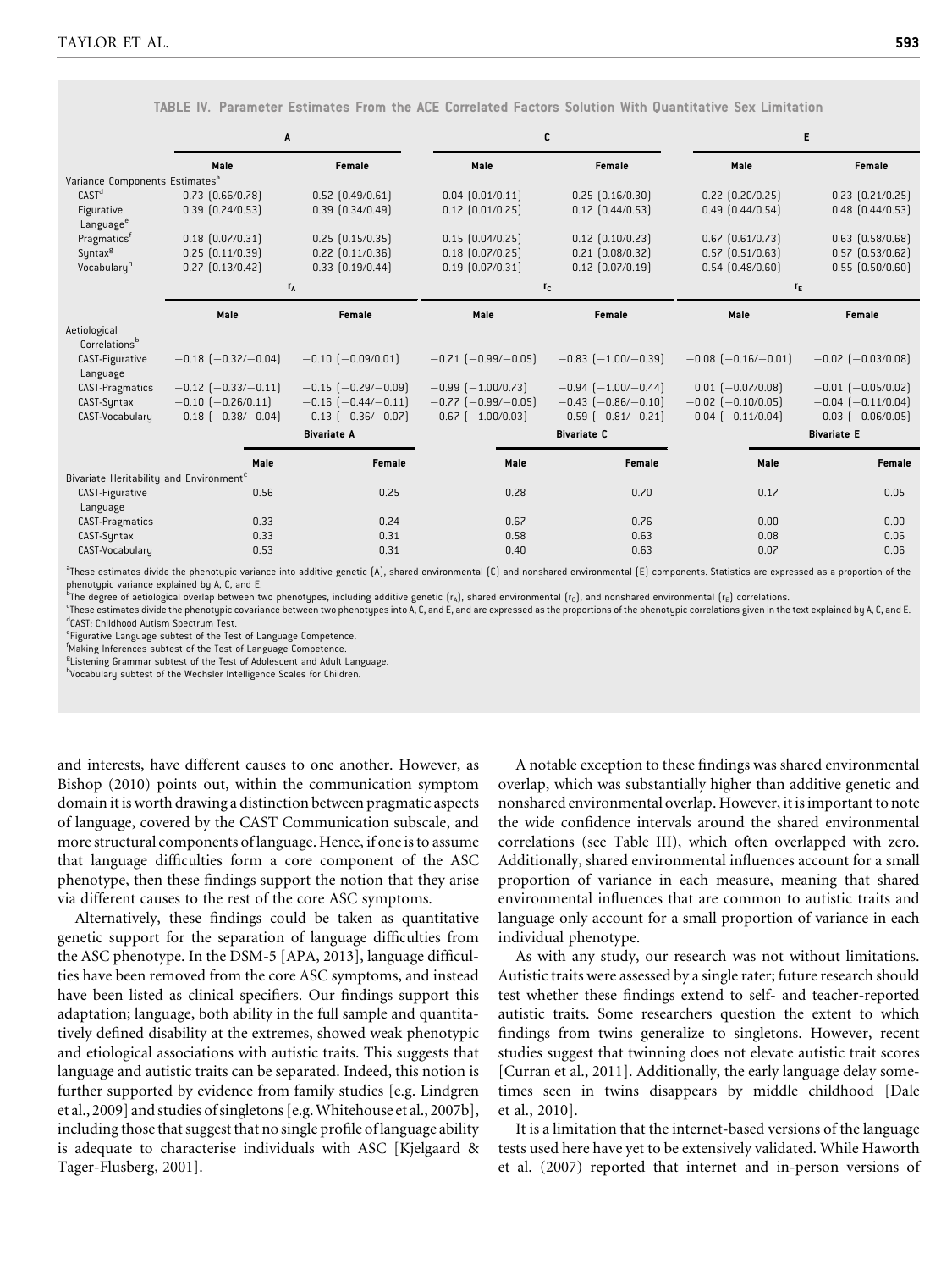mathematics and reading ability correlate with one another, no such information is available for these language measures, and future work should test the validity of these measures. There are, however, some reasons to feel reassured that the weak associations seen in this study were not simply due to the validity of the language measures. Firstly, Dworzynski et al. (2007, 2008) reported that aetiological and phenotypic overlap between autistic traits and validated, in-person expressive vocabulary tests was still low (albeit, with the two measures administered at different ages). Additionally, evidence from family studies that have used validated language assessments also hints at very little aetiological overlap between ASC and language abilities [e.g. Lindgren et al., 2009; Kalnak et al., 2012].

Our large sample meant that administering in-depth clinical assessments was not feasible. This was not, however, necessarily a limitation; trait-based questionnaires can complement research with clinically based samples by enabling the large samples required to perform twin modelling to be studied, whilst avoiding biases associated with clinical samples. There is also evidence of continuity between heritability of autistic traits in the general population and in extreme-scoring groups, including those scoring at a comparable level with diagnosed samples [Robinson et al., 2011; Lundström et al., 2012].

In addition, our findings do not necessarily apply to 'syndromic' ASC. Syndromic cases of ASC are associated with a known genetic cause [Abrahams & Geschwind, 2008], and often feature language impairments [Moss & Howlin, 2009]. It is possible that language difficulties in these cases are related to the known genetic cause. Hence, our findings most likely apply to non-syndromic cases of ASC.

In conclusion, general population variation in autistic traits and receptive language ability are caused by largely different etiological factors. Additionally, quantitatively defined language difficulties appear to be caused by different additive genetic influences to extreme scores on autistic trait measures. This suggests that molecular genetic studies of ASC and language impairments will produce largely discrepant findings. Furthermore, these findings lend support to the imminent removal of language impairments from the core ASC symptoms, instead being listed as a clinical specifier.

#### ACKNOWLEDGEMENTS

The authors thank Professor Robert Plomin for the collaboration on the Twins Early Development Study (TEDS). The authors also thank all families and researchers involved in TEDS, without whom this study would not have been possible.

### REFERENCES

- Abrahams BS, Geschwind DH. 2008. Advances in autism genetics: On the threshold of a new neurobiology. Nature Reviews Genetics 9:341– 355.
- Arking DE, Cutler DJ, Brune CW, Teslovich TM, West K, Ikeda M, Rea A, Guy M, Lin S, Cook EH, Chakravarti A. 2008. A common genetic variant in the neurexin superfamily member CNTNAP2 increases familial risk of autism. Am J Hum Genet 82:160–164.
- Alarcón M, Abrahams BS, Stone JL, Duvall JA, Perederiy JV, Bomar JM, Sebat J, Wigler M, Martin CL, Ledbetter DH, Nelson SF, Cantor RM, Geschwind DH. 2008. Linkage, association and gene-expression analyses identify CNTNAP2 as an autism susceptibility gene. Am J Hum Genet 82:150–159.
- American Psychiatric Association. 2000. Diagnostic and statistical manual of mental disorders (revised 4<sup>th</sup> edition). Washington, DC: American Psychiatric Association.
- American Psychiatric Association. 2013. Diagnostic and statistical manual of mental disorders (5th edition).Washington, DC: American Psychiatric Association.
- Bartak L, Rutter M, Cox A. 1975. A comparative study of infantile autism and specific developmental receptive language disorder: I. The children. Br J Psychiatry 126:127–145.
- Bishop DVM. 2010. Overlaps between autism and language impairment: Phenomimicry or shared etiology? Behav Genet 40:618–629.
- Charman T, Baron-Cohen S, Swettenham J, Baird G, Drew A, Cox A. 2003. Predicting language outcome in infants with autism and pervasive developmental disorder.J Lang Comm Disord 38:265–285.
- Connolly JJ, Glessner JT, Hakonarson H. 2013. A genome-wide association study of autism incorporating Autism Diagnostic Interview-Revised, Autism Diagnostic Observation Schedule, and Social Responsiveness Scale. Child Dev 84:17–33.
- Curran S, Dworzynski K, Happé F, Ronald A, Allison C, Baron-Cohen S, Brayne C, Bolton PF. 2011. No major effect of twinning on autistic traits. Autism Research 4:377–382.
- Dale PS, Harlaar N, Hayiou-Thomas ME, Plomin R. 2010. The etiology of diverse receptive language skills at 12 years. J Speech Lang Hear Res 53:982–992.
- DeFries JC, Fulker DW. 1985. Multiple regression analysis of twin data. Behav Genet 15:467–473.
- Durand CM, Betancur C, Boeckers TM, Bockmann J, Chaste P, Fauchereau F, Nygren G, Rastam M, Gillberg IC, Anckarsäter H, Sponheim E, Goubran-Botros H, Delorme R, Chabane N, Mouren-Simeoni C, de Mas P, Bieth E, Rogé BM, Héron D, Burglen L, Gillberg C, Leboyer M, Bourgeron T. 2007. Mutations in the gene encoding the synaptic scaffolding protein SHANK3 are associated with autism spectrum disorders. Nature Genetics 39:25–27.
- Dworzynski K, Ronald A, Hayiou-Thomas M, Rijsdijk F, Happé F, Bolton PF, Plomin R. 2007. Aetiological relationships between language performance and autistic-like traits in childhood. Int J Lang Comm Disord 42:273–292.
- Dworzynski K, Ronald A, Hayiou-Thomas ME, McEwan F, Happé F, Bolton P, Plomin R. 2008. Developmental path between language and autistic-like impairments: A twin study. Infant and Child Development 17:121–136.
- Eigsti IM, Bennetto L, Dadlani MB. 2007. Beyond pragmatics: Morphosyntactic development in autism. J Autism Dev Disord 37:1007–1023.
- Geschwind DH. 2011. Genetics of autism spectrum disorders. Trends Cog Sci 15:409–416.
- Hammill DD, Brown VL, Larsen SC, Wiederholt JL. 1994. Test of adolescent and adult language (TOAL-3). Autism, TX: Pro-Ed.
- Happé F, Ronald A, Plomin R. 2006. Time to give up on a single explanation for autism. Nature Neuroscience 9:1218–1220.
- Happé F, Ronald A. 2008. The 'fractionable autism triad': A review of evidence from behavioural, genetic, cognitive and neural research. Neuropsychol Rev 18:287–304.
- Haworth CMA, Harlaar N, Kovas Y, Davis OSP, Oliver BR, Hayiou-Thomas ME, Frances J, Busfield P, McMillan A, Dale PS, Plomin R.